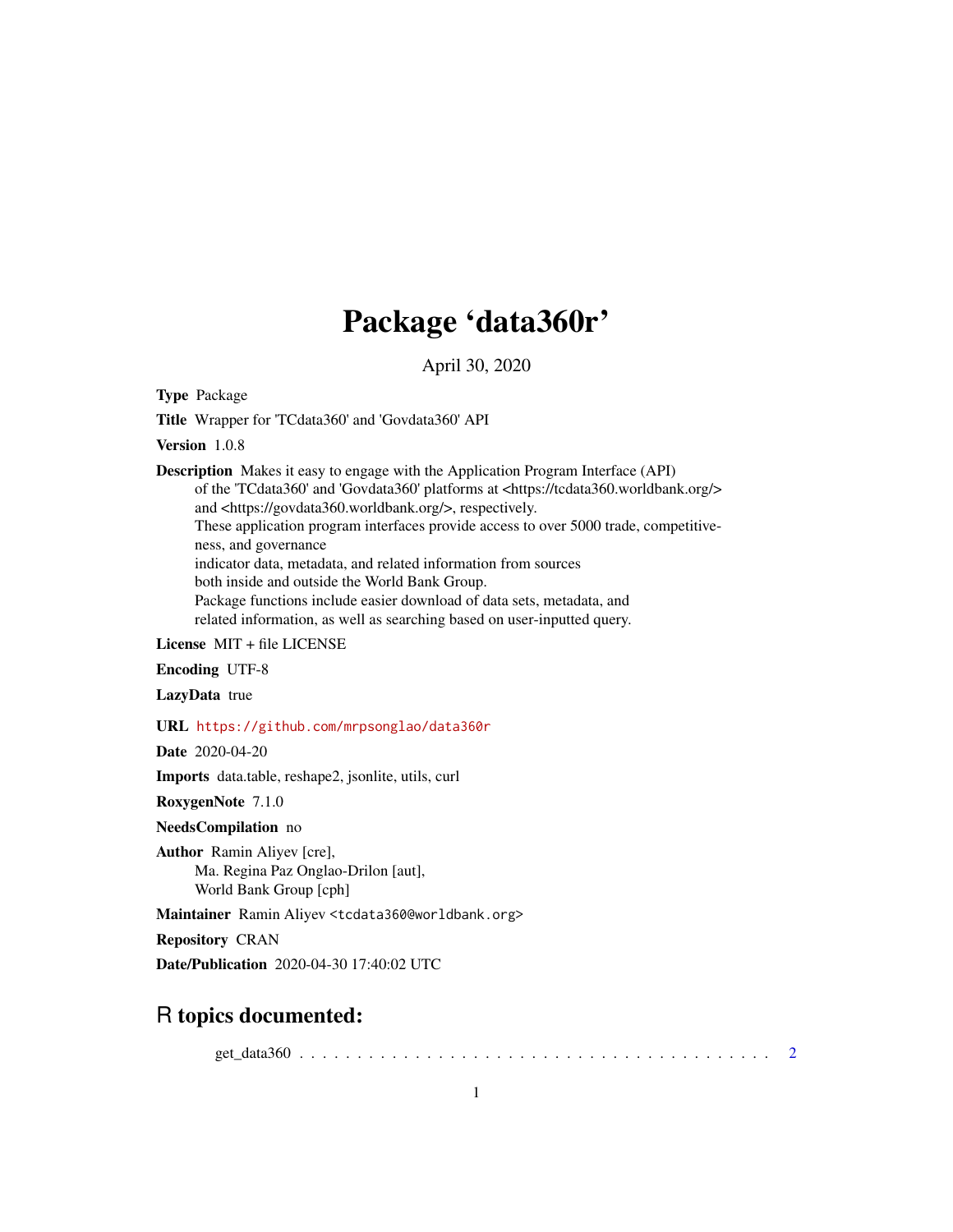#### <span id="page-1-0"></span>2 get\_data360

| Index |                                                                                                              |  |  |  |  |  |  |  |  |  |  |  |  |  |  |  |  |
|-------|--------------------------------------------------------------------------------------------------------------|--|--|--|--|--|--|--|--|--|--|--|--|--|--|--|--|
|       |                                                                                                              |  |  |  |  |  |  |  |  |  |  |  |  |  |  |  |  |
|       |                                                                                                              |  |  |  |  |  |  |  |  |  |  |  |  |  |  |  |  |
|       | get_metadata360 $\ldots \ldots \ldots \ldots \ldots \ldots \ldots \ldots \ldots \ldots \ldots \ldots \ldots$ |  |  |  |  |  |  |  |  |  |  |  |  |  |  |  |  |

<span id="page-1-1"></span>get\_data360 *Get TC/Govdata360 data from API*

#### Description

Downloads the requested data by using the TCdata360 API at [https://tcdata360.worldbank.](https://tcdata360.worldbank.org/docs) [org/docs](https://tcdata360.worldbank.org/docs) or Govdata360 API at <https://govdata360.worldbank.org/docs>. The function generates a data frame (wide or long, depending on user input).

#### Usage

```
get_data360(
  site = "tc",indicator_id = NULL,
  dataset_id = NULL,
  country_iso3 = NULL,
  timeframes = NULL,
  output_type = "wide"
)
```

| site                       | string pertaining to the data 360 site to download data from. Possible choices:<br>'tc' for TCdata360, 'gov' for Govdata360                                                                                                                          |
|----------------------------|------------------------------------------------------------------------------------------------------------------------------------------------------------------------------------------------------------------------------------------------------|
| indicator_id               | NULL (optional); Vector of indicators codes. Should be left NULL if dataset_id<br>is not NULL.                                                                                                                                                       |
| dataset_id                 | NULL (optional); Character vector of Dataset IDs for all indicator data is to be<br>downloaded. Should be left NULL if indicator_id is not NULL.                                                                                                     |
| $country$ <sub>150</sub> 3 | defaults to c('USA', 'PNG', 'PHL') (optional); Vector of countries (ISO-3 3-<br>letter character codes, e.g. 'PNG', 'USA', 'PHL') for which the data is needed.<br>Leaving this NULL pulls data for every available country.                         |
| timeframes                 | NULL (optional); Vector of years to restrict results data to. Leaving this NULL<br>gets all available time frames. Important note: time frames parameter cannot be<br>non-NULL while the other parameters are NULL, since data request is too large. |
| output_type                | string pertaining to the output type. Possible choices include: 'wide' $==$ one<br>row contains multi-year observations 'long' == one row refers to one year only.                                                                                   |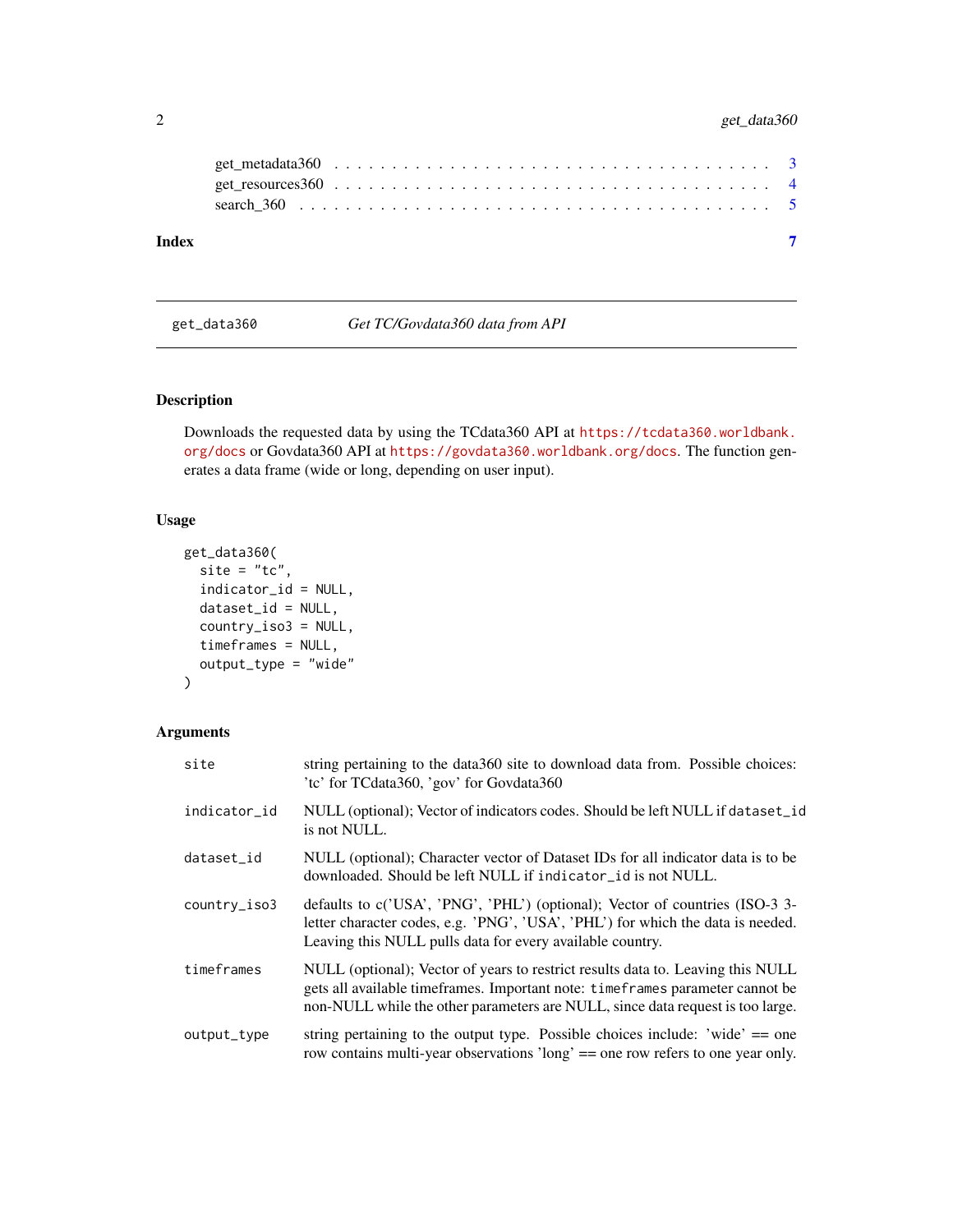#### <span id="page-2-0"></span>Details

Hint: Don't know what codes to write as inputs for this function? Helpful functions include:

- See [search\\_360](#page-4-1) to get search TC/Govdata360 indicators, countries, categories, and dataset lists.
- See [get\\_metadata360](#page-2-1) to get indicator/dataset/country-level metadata.
- See [get\\_resources360](#page-3-1) to get additional resource information.

#### Value

Data frame containing requested data

#### Examples

```
## Since all functions download data through API, these are wrapped with
## the "donttest" function as advised by CRAN
#get data for dataset ID 51 in TCdata360
df \leftarrow get_data360(dataset_id = 51)#get data for countries USA, PHL in Govdata360
df2 \leq get_data360(site = 'gov', country_is3 = c('USA', 'PHL'))#get data for indicator IDs 944, 972 in TCdata360
df3 <- get_data360(indicator_id = c(944, 972))
#get data for indicator IDs 944, 972 in 2011-2013 in long format in TCdata360
df4 <- get_data360(indicator_id = c(944, 972), timeframes = c(2011, 2012),
output_type = 'long')
```
<span id="page-2-1"></span>get\_metadata360 *Get TC/Govdata360 metadata from API*

#### Description

Downloads the requested metadata by using the TCdata360 API at [https://tcdata360.worldbank](https://tcdata360.worldbank.org/docs). [org/docs](https://tcdata360.worldbank.org/docs) or Govdata360 API at <https://govdata360.worldbank.org/docs>. The function generates a wide dataframe.

#### Usage

```
get_metadata360(site = "tc", metadata_type = "countries")
```

| site          | string pertaining to the data 360 site to download data from. Possible choices:                                                                                       |
|---------------|-----------------------------------------------------------------------------------------------------------------------------------------------------------------------|
|               | 'te' for TCdata360, 'gov' for Govdata360                                                                                                                              |
| metadata_type | string pertaining to the metadata to be downloaded. Possible choices: 'coun-<br>tries' $=$ Lists metadata for all countries and regions. 'indicators' $=$ Lists meta- |
|               | data for all indicators. Does not return actual data. 'datasets' $==$ Lists metadata                                                                                  |
|               | for all datasets.                                                                                                                                                     |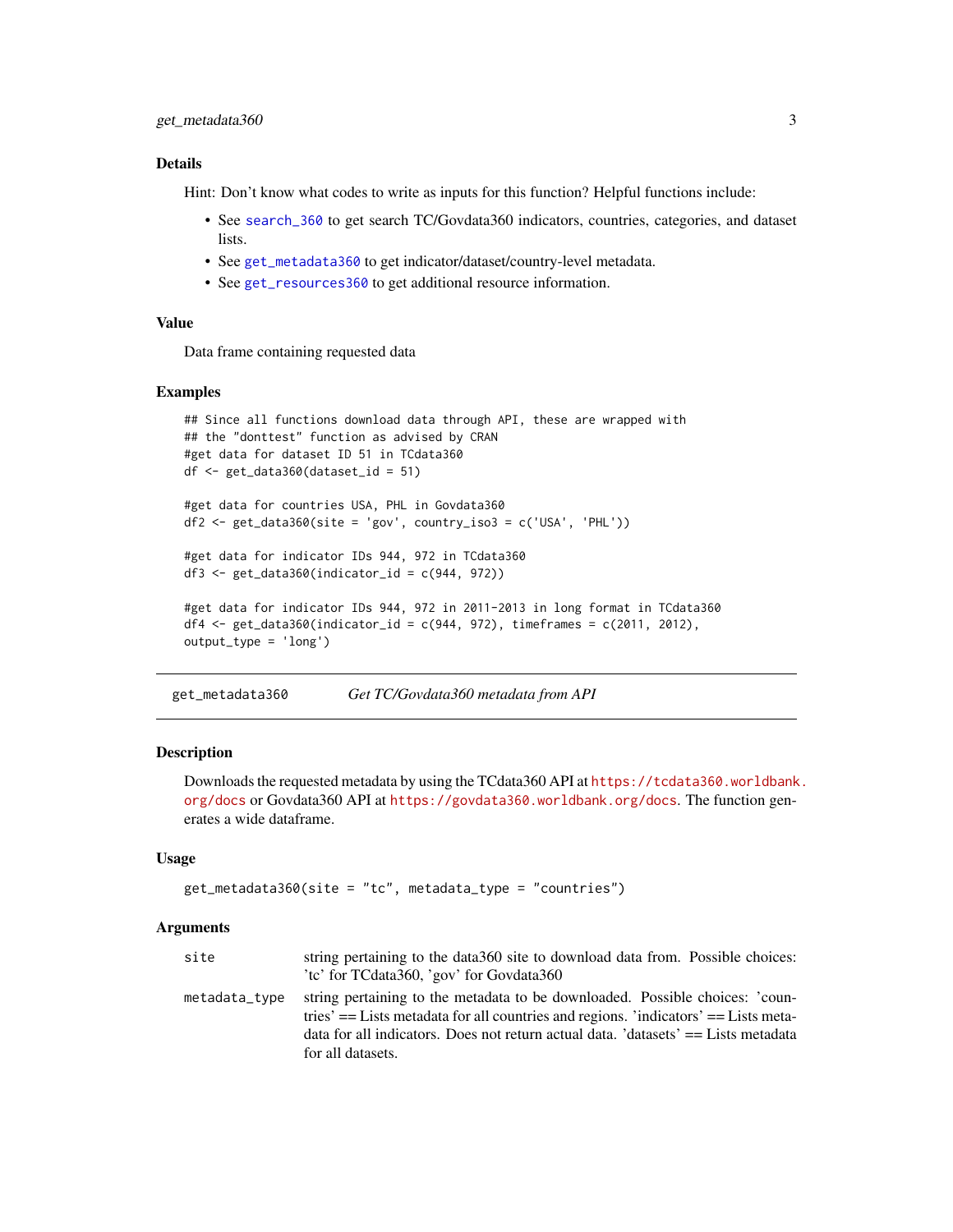#### <span id="page-3-0"></span>Details

Hint: Want to get other data? Helpful functions include:

- See [search\\_360](#page-4-1) to get search TC/Govdata360 indicators, countries, categories, and dataset lists.
- See [get\\_data360](#page-1-1) to get actual indicator/dataset/country-level data.
- See [get\\_resources360](#page-3-1) to get additional resource information.

#### Value

Data frame (wide) containing requested metadata

#### Examples

```
## Since all functions download data through API, these are wrapped with
## the "donttest" function as advised by CRAN
#get all indicator metadata in Govdata360
df_indicators <- get_metadata360(site="gov", metadata_type = "indicators")
#get all country metadata in TCdata360
df_countries <- get_metadata360(metadata_type = 'countries')
#get all dataset metadata in TCdata360
```

```
df_datasets <- get_metadata360(metadata_type = 'datasets')
```
<span id="page-3-1"></span>get\_resources360 *Get TC/Govdata360 resource information from API*

#### Description

Downloads the requested resource information by using the TCdata360 API at [https://tcdata360.](https://tcdata360.worldbank.org/docs) [worldbank.org/docs](https://tcdata360.worldbank.org/docs) or Govdata360 API at <https://govdata360.worldbank.org/docs>. The function generates a wide dataframe containing resource information.

#### Usage

```
get_resources360(site = "tc", resource_type = "nav")
```

| site          | string pertaining to the data 360 site to download data from. Possible choices:<br>'tc' for TCdata360, 'gov' for Govdata360                                                                                                                                                                                                                                                                                                                                    |
|---------------|----------------------------------------------------------------------------------------------------------------------------------------------------------------------------------------------------------------------------------------------------------------------------------------------------------------------------------------------------------------------------------------------------------------------------------------------------------------|
| resource_type | string pertaining to the metadata to be downloaded. Possible choices: 'related'<br>== Find WBG content related to certain topics and countries. Note that this<br>endpoint calls a number of external API so may take around 10s to return on<br>the initial call, however after this the response will be cached. 'toolkits' $==$<br>Find WBG toolkits related to certain topics and subtopics. 'nav' $==$ List root<br>categories in navigational hierarchy. |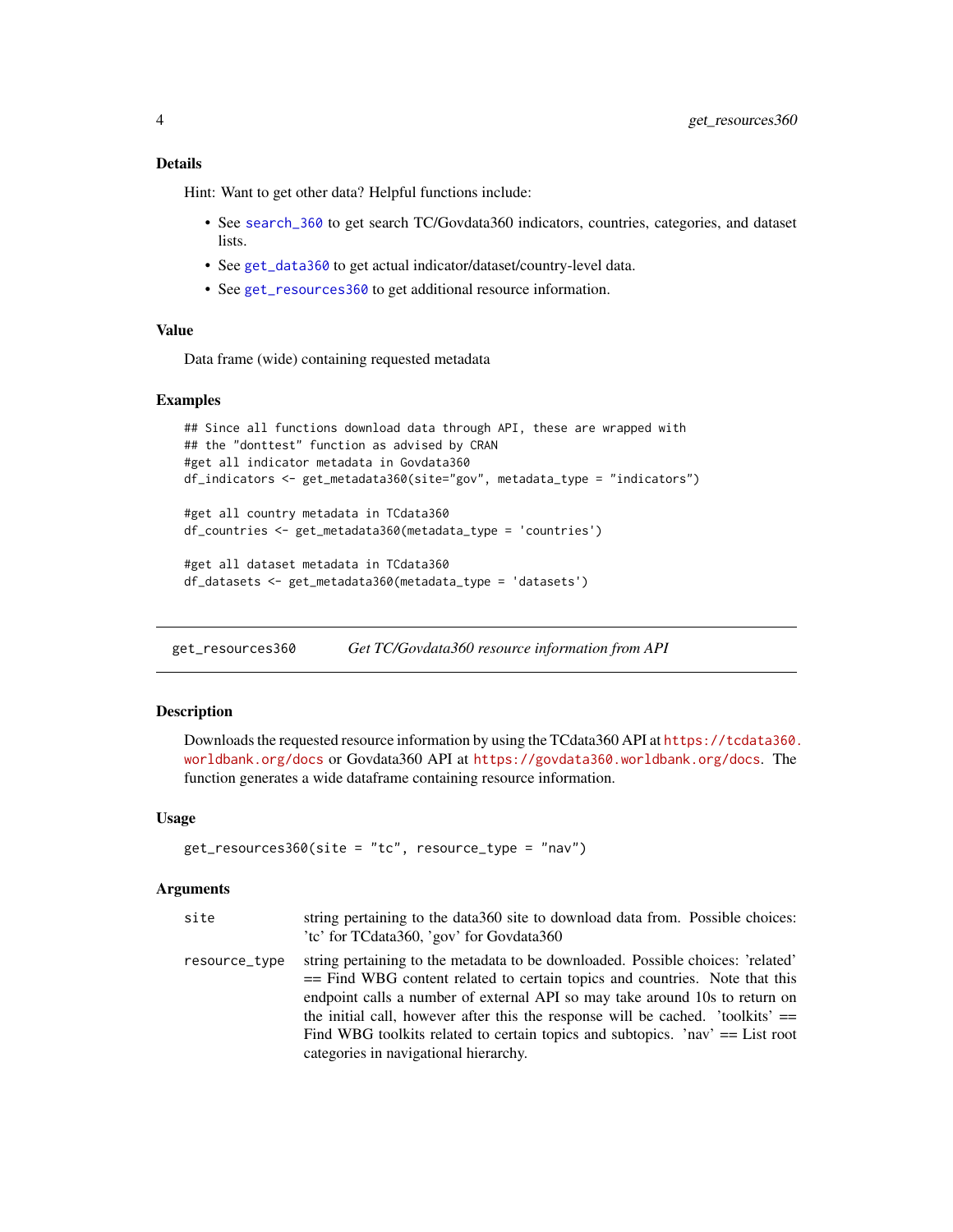#### <span id="page-4-0"></span>search\_360 5

#### Details

Hint: Want to get other data? Helpful functions include:

- See [search\\_360](#page-4-1) to get search TC/Govdata360 indicators, countries, categories, and dataset lists.
- See [get\\_data360](#page-1-1) to get actual indicator/dataset/country-level data.
- See [get\\_metadata360](#page-2-1) to get indicator/dataset/country-level metadata.

#### Value

Data frame (wide) containing requested resource information

#### Examples

```
## Since all functions download data through API, these are wrapped with
## the "donttest" function as advised by CRAN
#get all root-level categories in TCdata360
df_nav <- get_resources360()
```

```
#get all toolkits from Govdata360
df_toolkits <- get_resources360(site='gov', resource_type = 'toolkits')
```
<span id="page-4-1"></span>

| search 360 | Search TC/Govdata360 indicators, countries, categories, and dataset |  |
|------------|---------------------------------------------------------------------|--|
|            | lists                                                               |  |

#### Description

Searches using the TCdata360 API at <https://tcdata360.worldbank.org/docs> or Govdata360 API at <https://govdata360.worldbank.org/docs>. The function generates a wide dataframe containing the top search results related to the query.

#### Usage

```
search_360(
  search_string = "World Bank",
  site = "tc",search_type = NULL,
  limit_results = NULL
\lambda
```

|      | search_string string to query in TC/Govdata360                                                                              |  |
|------|-----------------------------------------------------------------------------------------------------------------------------|--|
| site | string pertaining to the data 360 site to download data from. Possible choices:<br>'te' for TCdata360, 'gov' for Govdata360 |  |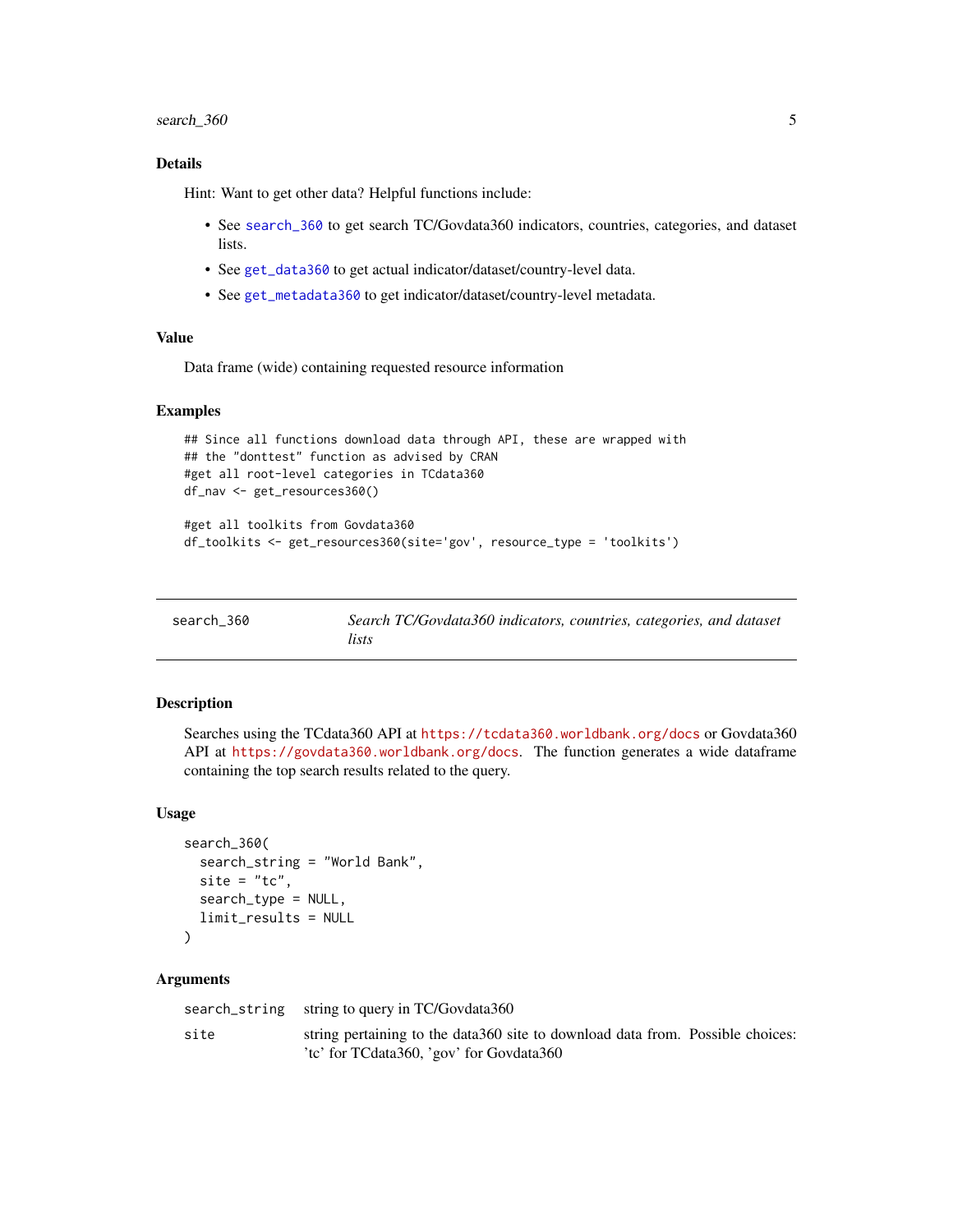<span id="page-5-0"></span>

| search_type | NULL (optional). Character vector of search types to include. Possible values             |
|-------------|-------------------------------------------------------------------------------------------|
|             | include: 'indicator', 'category', 'country' Leaving this NULL will return all             |
|             | possible search results.                                                                  |
|             | limit_results NULL (optional). Number pertaining to the number of top results to be kept. |

#### Details

Hint: Want to use your search results to call data? Helpful functions include:

- See [get\\_data360](#page-1-1) to get actual indicator/dataset/country-level data.
- See [get\\_metadata360](#page-2-1) to get indicator/dataset/country-level metadata.
- See [get\\_resources360](#page-3-1) to get additional resource information.

#### Value

List containing top search results

#### Examples

```
## Since all functions download data through API, these are wrapped with
## the "donttest" function as advised by CRAN
#search a country's code in TCdata360
search_360('Philippines', search_type = 'country')
```

```
#search for top 10 relevant indicator codes in TCdata360
search_360('GDP', search_type = 'indicator', limit_results = 10)
```

```
#search for top 10 indicators of a database in TCdata360
search_360('World Development Indicators', search_type = 'indicator',
limit_results = 10)
```

```
#search for top 10 indicators of a data provider in TCdata360
search_360('WEF', search_type = 'indicator', limit_results = 10)
```

```
#search for top 10 relevant categories in Govdata360
search_360('Governance', site='gov', search_type = 'category', limit_results = 10)
```